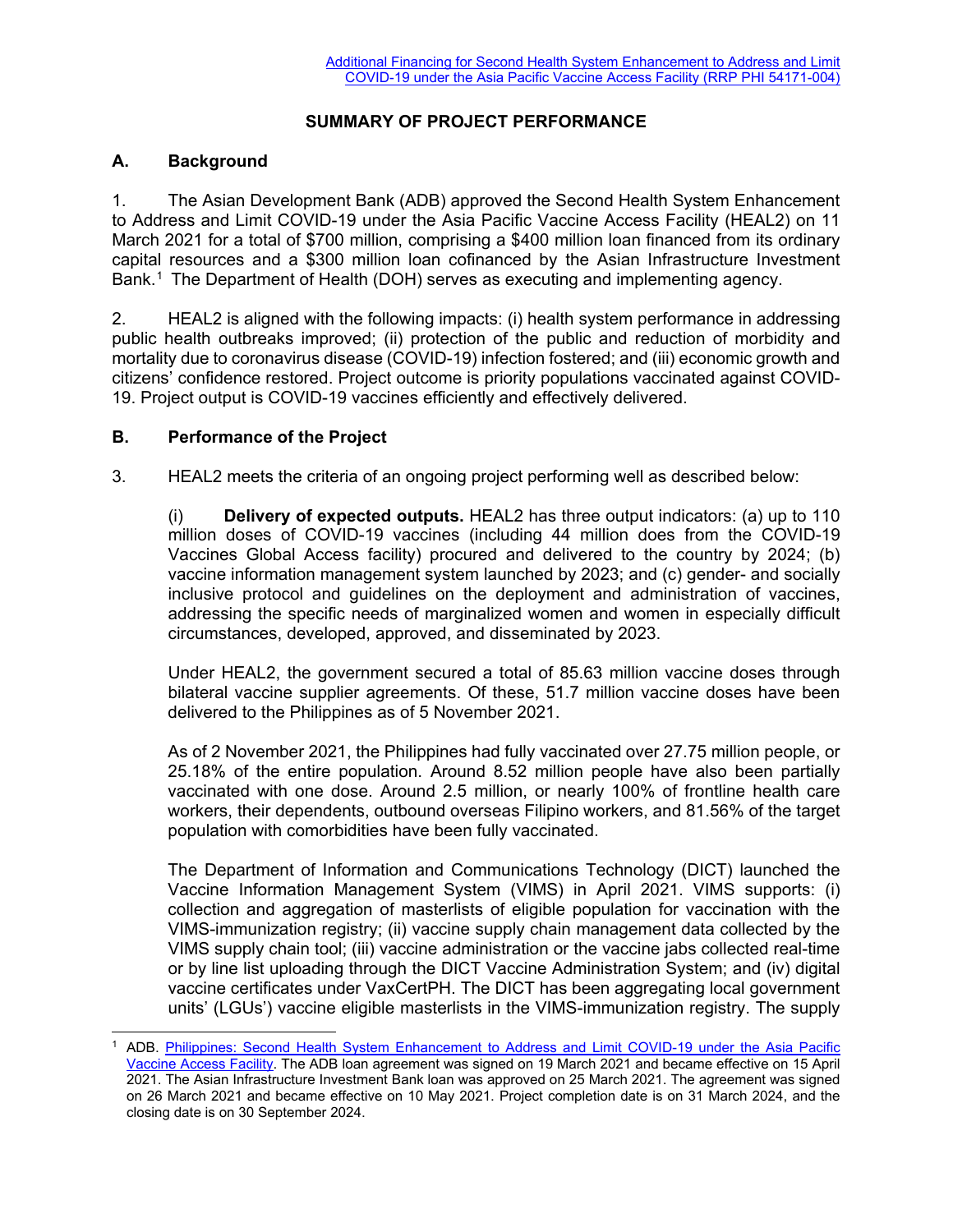chain tool has been informing vaccine allocation decisions. About 65 LGUs have started using the online version of the DICT Vaccine Administration System. VaxCertPH had a soft launch in Metro Manila and Baguio City on 6 September 2021; official launching will be in the fourth quarter of 2021.

Gender- and socially inclusive protocol and guidelines on the deployment and administration of vaccines have been developed. However, the capacity development component is expected to commence in the fourth quarter of 2021.

(ii) **Satisfactory implementation progress.** Achievement of contract awards and disbursements is on track. Against an elapsed time of 17% as of 5 November 2021, cumulative contract awards and disbursements are \$687.50 million (98.21% of total financing) and \$\$532.8 million (76% of total financing), respectively.

(iii) **Satisfactory compliance with safeguard policy requirements.** The project is categorized C for all safeguard areas (environment, involuntary resettlement, and indigenous peoples). No standalone safeguards monitoring is required. The DOH will include in its annual reports' status on compliance with the loan agreement including clauses pertaining to safeguards. During the project inception mission in August 2021, the DOH provided the ADB safeguards team information and updates on the immunization waste management system.

(iv) **Successful management of risks.** The project is managing the risks identified during project preparation. No substantial risk is expected to affect the successful implementation of the project. The financial management assessment conducted for HEAL2 in January 2021 was updated for HEAL2-AF in September 2021. The overall premitigation financial management risk is adjusted from high to substantial. Under HEAL2, the following key mitigating measures were agreed for implementation: (i) completing an assessment of LGUs' capacity to oversee vaccine deployment prior to distribution; (ii) setting up an asset register of cold chain facilities; (iii) engaging a third-party logistics provider; (iv) formulating a contingency plan for funding; (v) updating inventory management protocols; and (vi) having Commission on Audit conduct performance, financial, and compliance audits with assistance from ADB. Most of these mitigating measures have been implemented by July 2021.

(v) **On track rating.** The project is rated *on track* under ADB's performance rating system.<sup>[2](#page-1-0)</sup>

(vi) **Other relevant information.** While the project is classified category C for environment as per ADB Safeguard Policy Statement  $(2009)$ ,<sup>[3](#page-1-1)</sup> ADB is monitoring the immunization waste management arrangements of the Philippines' vaccination program. The DOH reported challenges in the full implementation of the guidelines on management of health care waste generated from COVID-19 vaccination, particularly in terms of close monitoring and evaluation and reporting of vaccine wastage. The DOH is continuously working with the National Vaccine Operations Center, Supply Chain Management Service, and Disease Prevention and Control Bureau on reverse logistics. It is also coordinating with the Integrated Waste Management, Inc. on monitoring and verification of actual treatment of COVID-19 vaccination wastes in treatment facilities, and with the Department

<span id="page-1-0"></span><sup>&</sup>lt;sup>2</sup> ADB. 2020. Project Performance Monitoring. *Project Administration Instructions*. PAI 5.08. Manila.<br><sup>3</sup> ADB. 2009. *Safeguard <u>Policy Statement</u>.* Manila.

<span id="page-1-1"></span>